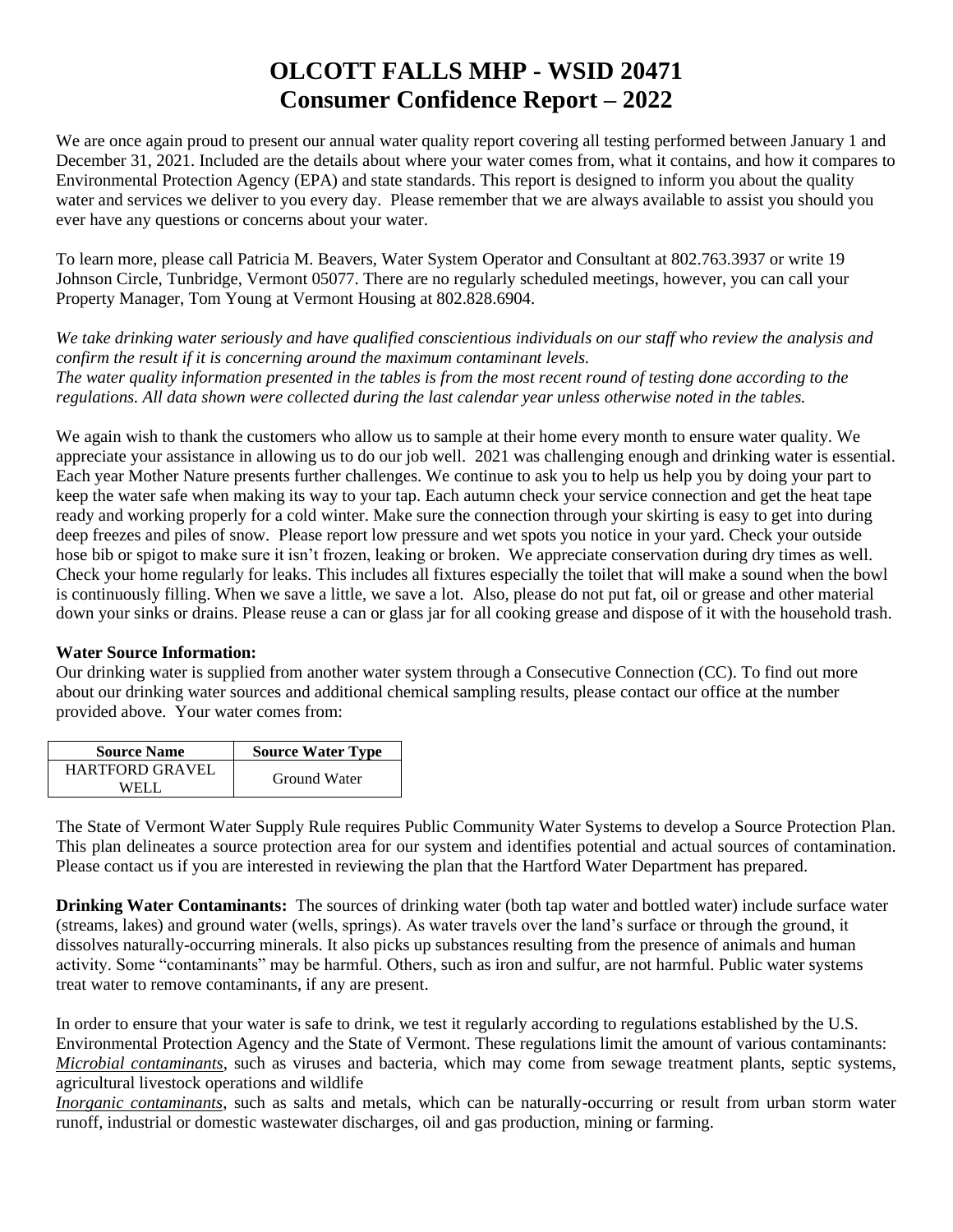*Pesticides and herbicides*, may come from a variety of sources such as storm water run-off, agriculture, and residential users.

*Radioactive contaminants*, which can be naturally occurring or the result of mining activity

*Organic contaminants*, including synthetic and volatile organic chemicals, which are by-products of industrial processes and petroleum production, and also come from gas stations, urban storm water run-off, and septic systems.

## Water Quality Data

The table below lists all the drinking water contaminants that we detected during the past year. It also includes the date and results of any contaminants that we detected within the past five years if tested less than once a year. The presence of these contaminants in the water does not necessarily show that the water poses a health risk.

**Terms and abbreviations** - In this table you may find terms you might not be familiar with. To help you better understand these terms we have provided the following definitions:

Action Level (AL): The concentration of a contaminant which, if exceeded, triggers treatment or other requirements which a water system must follow.

Level 1 Assessment: A level 1 Assessment is a study of the water system to identify potential problems and determine (if possible) why total coliform bacteria have been found in our water system.

**Level 2 Assessment:** A Level 2 Assessment is a very detailed study of the water system to identify potential problems and determine (if possible) why an E. coli MCL violation has occurred and/or why total coliform bacteria have been found in our water system on multiple occasions.

**Locational Running Annual Average (LRAA):** The average of sample analytical results for samples taken at a particular monitoring location during four consecutive calendar quarters.

**Maximum Contamination Level (MCL):** The "Maximum Allowed" MCL is the highest level of a contaminant that is allowed in drinking water. MCL's are set as close to the MCLG's as feasible using the best available treatment technology.

**Maximum Contamination Level Goal (MCLG):** The "Goal" is the level of a contaminant in drinking water below which there is no known or expected risk to human health. MCLG's allow for a margin of safety. **Maximum Residual Disinfectant Level (MRDL):** The highest level of a disinfectant allowed in drinking water. Addition a disinfectant may help control microbial contaminants.

**Maximum Residual Disinfectant Level Goal (MRDLG):** The level of a drinking water disinfectant below which there is no known or expected risk to health. MRDLGs do not reflect the benefits of disinfectants in controlling microbial contaminants.

**Nephelometric Turbidity Unit (NTU):** NTU is a measure of the clarity of water. Turbidity in excess of 5 NTU is just noticeable to the average person.

**Parts per million (ppm) or Milligrams per liter (mg/l):** (one penny in ten thousand dollars)

**Parts per billion (ppb) or Micrograms per liter (ug/l):** (one penny in ten million dollars)

**Parts per trillion (ppt) or Nanograms per liter (ng/l):** (one penny in ten billion dollars)

**Picocuries per liter (pCi/L):** a measure of radioactivity in water

**Running Annual Average (RAA):** The average of 4 consecutive quarters (when on quarterly monitoring); values in table represent the highest RAA for the year.

**Treatment Technique (TT):** A required process intended to reduce the level of a contaminant in drinking water.

**90th Percentile:** Ninety percent of the samples are below the action level. (Nine of ten sites sampled were at or below this level).

**Per- and polyfluoroalkyl substances (PFAS):** a group of over 4,000 human-made chemicals (they do not occur naturally) that have been used in industry and consumer products worldwide and includes:

**(PFNA): Perfluorononanoic Acid**

**(PFOA): Perfluorooctanoic Acid**

**(PFOS): Perfluorooctane Sulfonic Acid**

**(PFHpA): Perfluoroheptanoic Acid**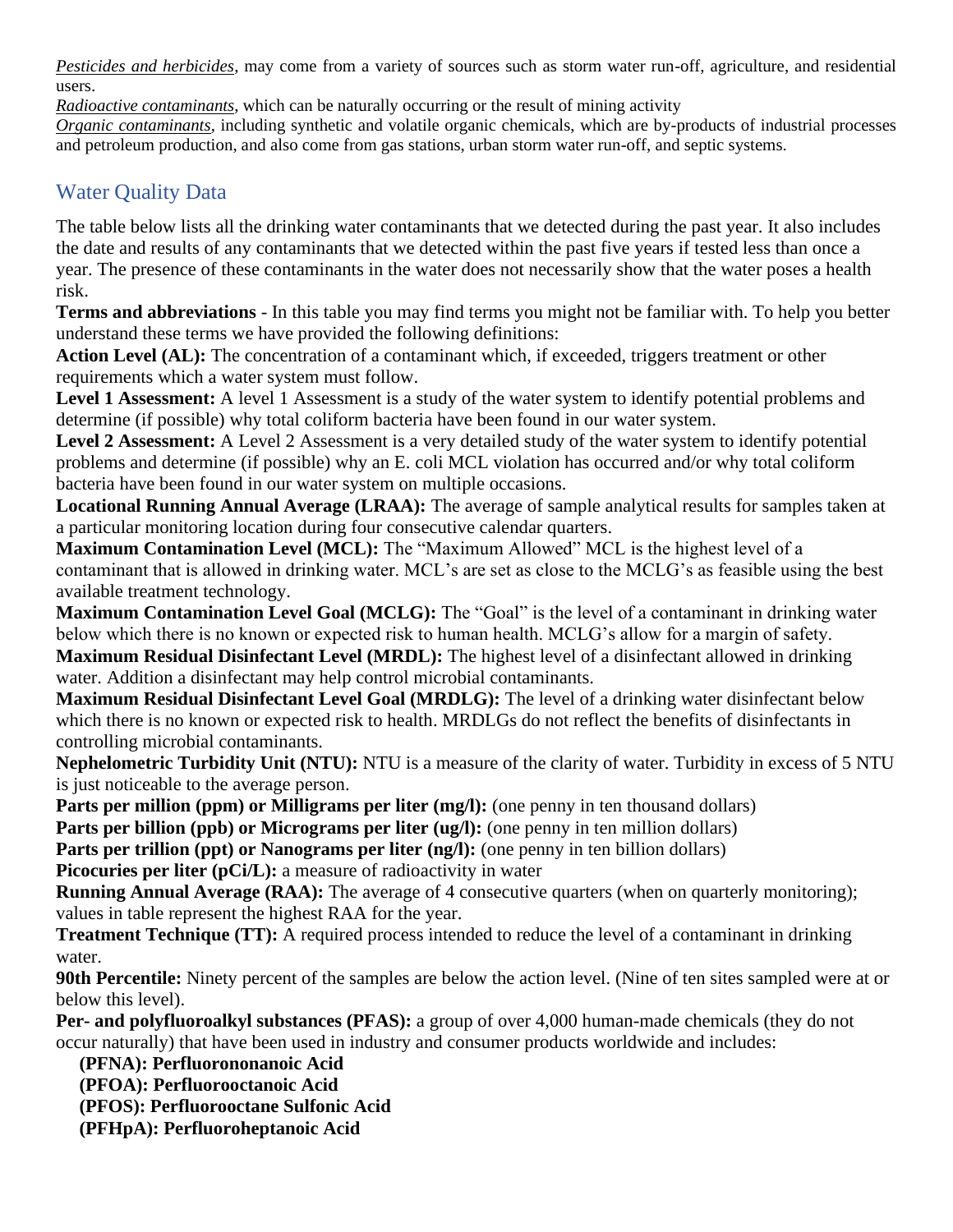**(PFHxS): Perfluorohexane Sulfonic Acid (11Cl-PF3OUdS): 11-Chloroeicosafluoro-3-oxaundecane-1-sulfonic Acid (9Cl-PF3ONS): 9-Chlorohexadecafluoro-3-oxanonane-1-sulfonic Acid (DONA): 4,8-Dioxa-3H-perfluorononanoic Acid (HFPO-DA): Hexafluoropropylene Oxide Dimer Acid (NEtFOSAA): N-ethyl perfluorooctanesulfonamidoacetic Acid (NMeFOSAA): N-methyl perfluorooctanesulfonamidoacetic Acid (PFBS): Perfluorobutane Sulfonic Acid (PFDA): Perfluorodecanoic Acid (PFDoA): Perfluorododecanoic Acid (PFHxA): Perfluorohexanoic Acid (PFTA): Perfluorotetradecanoic Acid (PFTrDA): Perfluorotridecanoic Acid (PFUnA): Perfluoroundecanoic Acid**

### Detected Contaminants OLCOTT FALLS MANOR MHP

| Disinfection Residual   RAA   RANGE |                                    |  | Unit   MRDL   MRDLG   Typical Source |
|-------------------------------------|------------------------------------|--|--------------------------------------|
| Chlorine                            | $0.658$   0.200 - 0.900   mg/l   4 |  | Water additive to control microbes   |

| <b>Disinfection</b><br><b>ByProducts</b> | <b>Collection</b><br>Year | <b>Highest</b><br><b>LRAA</b> |     |     |    | Range   Unit   MCL   MCLG   Typical Source |
|------------------------------------------|---------------------------|-------------------------------|-----|-----|----|--------------------------------------------|
| Total                                    | 2020                      |                               | ppb | -80 | -0 | By-product of drinking water               |
| Trihalomethanes                          |                           |                               |     |     |    | chlorination                               |

|                 |                   |                   |            |             |        | <b>Sites</b>             |                                            |
|-----------------|-------------------|-------------------|------------|-------------|--------|--------------------------|--------------------------------------------|
| <b>Lead and</b> | <b>Collection</b> | <b>90th</b>       |            |             |        | <b>Over</b>              |                                            |
| <b>Copper</b>   | Year              | <b>Percentile</b> | Range      | <b>Unit</b> | $AL^*$ | $\overline{\mathsf{AL}}$ | <b>Typical Source</b>                      |
| Lead            | 2021              | 7.3               | $0 - 11.7$ | ppb         | 15     | $\Omega$                 | Corrosion of household plumbing systems;   |
|                 |                   |                   |            |             |        |                          | Erosion of natural deposits                |
| Copper          | 2021              | 0.18              | $0.027 -$  | ppm         | 1.3    | 0                        | Corrosion of household plumbing systems;   |
|                 |                   |                   | 0.25       |             |        |                          | Erosion of natural deposits; Leaching from |
|                 |                   |                   |            |             |        |                          | wood preservatives                         |

\*The lead and copper AL (Action Level) exceedance is based on the 90th percentile concentration, not the highest detected result.

## Health Information Regarding Drinking Water

Some people may be more vulnerable to contaminants in drinking water than the general population. Immunocompromised persons such as persons with cancer undergoing chemotherapy, persons who have undergone organ transplants, people with HIV/AIDS or other immune system disorders, some elderly, and infants, can be particularly at risk from infections. These people should seek advice about drinking water from their health care providers. EPA/CDC guidelines on appropriate means to lessen the risk of infection by cryptosporidium and other microbiological contaminants are available from EPA's Safe Drinking Water Hotline (1-800-426-4791). Drinking water, including bottled water, may reasonably be expected to contain at least small amounts of some contaminants. The presence of contaminants does not necessarily indicate that the water poses a health risk. More information about contaminants and potential health effects can be obtained by calling the Safe Drinking Water Hotline.

If present, elevated levels of lead can cause serious health problems, especially for pregnant women and young children. Lead in drinking water is primarily from materials and components associated with service lines and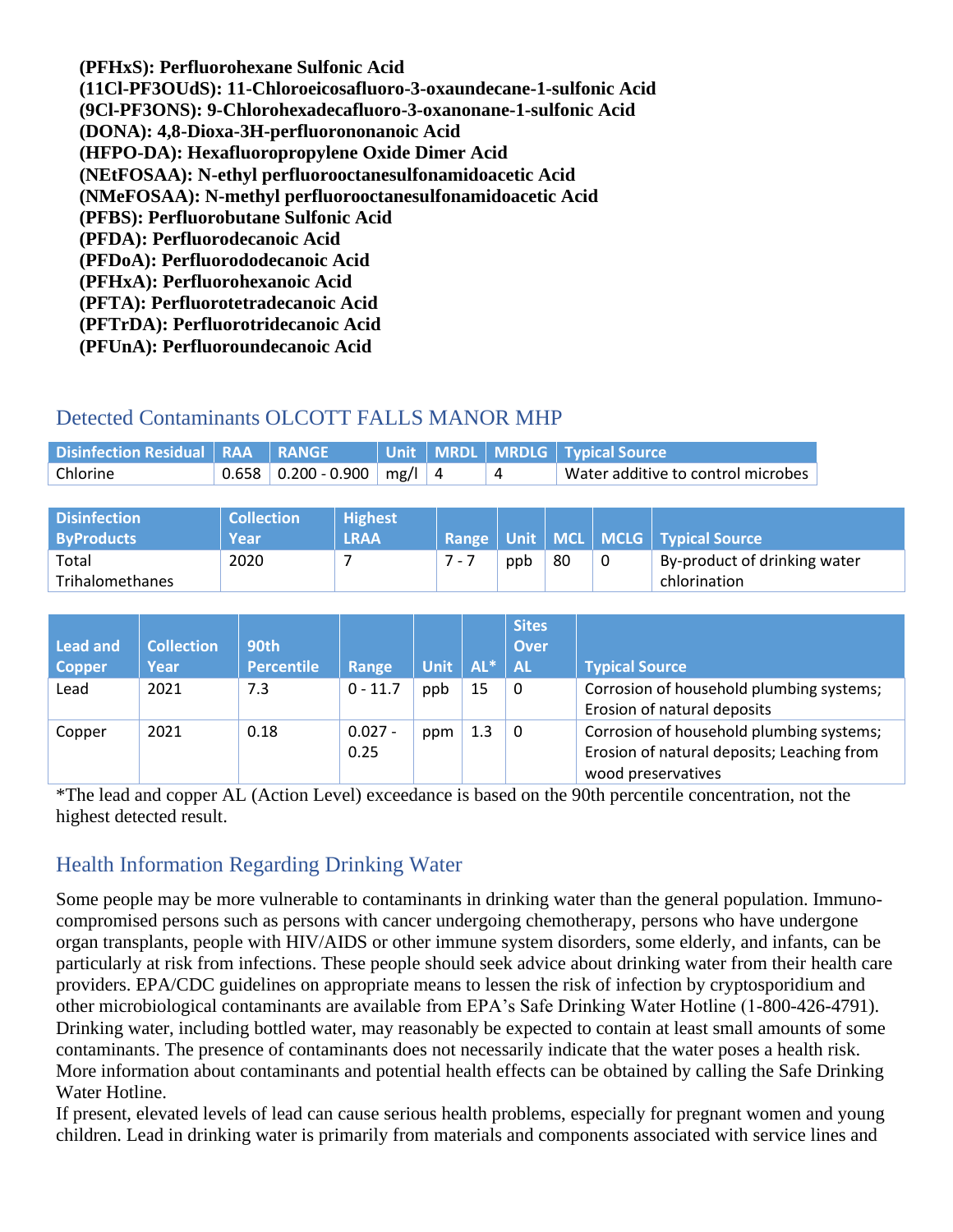home plumbing. OLCOTT FALLS MANOR MHP is responsible for providing high quality drinking water, but cannot control the variety of materials used in plumbing components. When your water has been sitting for several hours, you can minimize the potential for lead exposure by flushing your tap for 30 seconds to 2 minutes before using water for drinking or cooking. If you are concerned about lead in your drinking water, you may wish to have your water tested. Information on lead in drinking water, testing methods, and steps you can take to minimize exposure is available from the Safe Drinking Water Hotline or at [http://www.epa.gov/safewater/lead.](http://www.epa.gov/safewater/lead)

## Distribution Information

*Please share this information with all the other people who drink this water, especially those who may not have received this notice directly (for example, people in apartments, nursing homes, schools, and businesses). You can do this by posting this notice in a public place and distributing copies by hand or mail.*

#### **Per- and Polyfluoroalkyl Substances (PFAS) are contaminants you may see reported in your Consumer Confidence Report (CCR) for the first time. What are PFAS?**

PFAS are a group of over 4,000 human-made chemicals (they do not occur naturally) that have been used in industry and consumer products worldwide since at least the 1950s. These chemicals are used to make household and commercial products that resist heat and chemical reactions and repel oil, stains, grease, and water. Some common products that may contain PFAS include non-stick cookware, water-resistant clothing and materials, cleaning products, cosmetics, food packaging materials, and some personal care products. Due to their resilient chemical nature, they don't readily degrade once they are released into the environment. In addition, the common use of these chemicals in industry and consumer products has led to their widespread impact on the environment. The impact of these chemicals on your drinking water continues to be studied.

#### **Why are PFAS being tested in my drinking water?**

In May 2019, Act 21 (S.49), an act relating to the regulation of per- and polyfluoroalkyl substances (PFAS) in drinking and surface waters, was signed by Governor Scott. This Act provides a comprehensive framework to identify PFAS contamination and to issue new rules to regulate PFAS levels in drinking water.

### **What if PFAS have been detected in my drinking water?**

Act 21 set an interim standard for the detected concentration of five PFAS in drinking water, or the combined concentration of any of the 5 PFAS, which should not exceed **20 parts per trillion (ppt).** The interim standard is based on the Health Advisory established by the Vermont Department of Health. The five PFAS are:

 **(PFNA):** Perfluorononanoic Acid **(PFOA):** Perfluorooctanoic Acid **(PFOS):** Perfluorooctane Sulfonic Acid **(PFHpA):** Perfluoroheptanoic Acid **(PFHxS):** Perfluorohexane Sulfonic Acid

If your water has been tested and the **sum any of the five PFAS listed above is confirmed to exceed 20 ppt**, a Do Not Drink notice will be issued informing you not to use your water for drinking or cooking, brushing teeth, making ice cubes, making baby formula, washing fruits and vegetables or any other consumptive use. You will be advised to use another source of water for consumption which may include bottled water.

An additional 13 PFAS were required to be tested for, per Act 21. These additional 13 PFAS, listed below, currently do not have an established health-based standard and are not counted toward the combined standard of 20 ppt: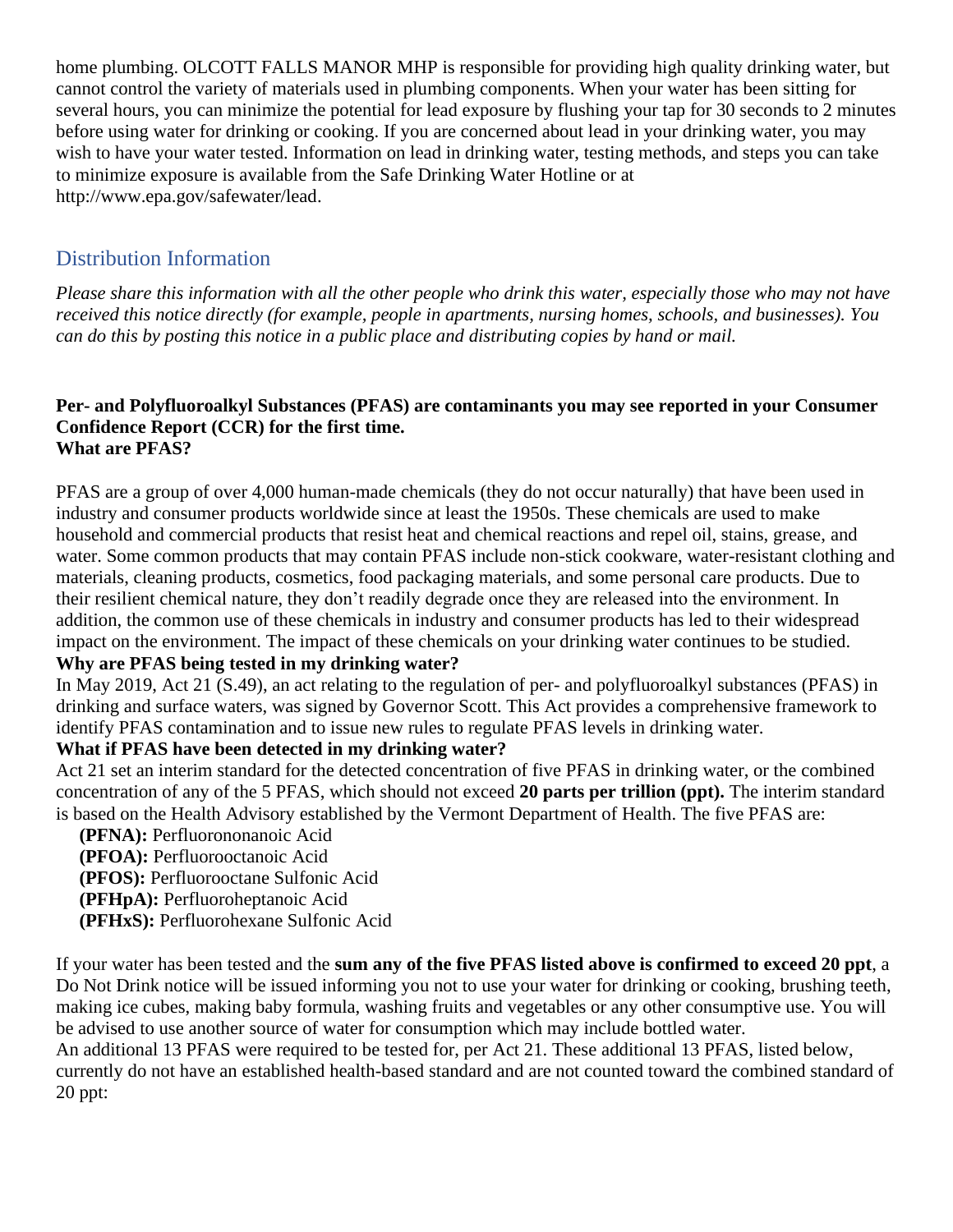**(11Cl-PF3OUdS):** 11-Chloroeicosafluoro-3-oxaundecane-1-sulfonic Acid **(9Cl-PF3ONS):** 9-Chlorohexadecafluoro-3-oxanonane-1-sulfonic Acid **(DONA):** 4,8-Dioxa-3H-perfluorononanoic Acid **(HFPO-DA):** Hexafluoropropylene Oxide Dimer Acid **(NEtFOSAA):** N-ethyl perfluorooctanesulfonamidoacetic Acid **(NMeFOSAA):** N-methyl perfluorooctanesulfonamidoacetic Acid **(PFBS):** Perfluorobutane Sulfonic Acid **(PFDA):** Perfluorodecanoic Acid **(PFDoA):** Perfluorododecanoic Acid **(PFHxA):** Perfluorohexanoic Acid **(PFTA):** Perfluorotetradecanoic Acid **(PFTrDA):** Perfluorotridecanoic Acid **(PFUnA):** Perfluoroundecanoic Acid

#### **Where can I learn more about PFAS in drinking water?**

For information about the health effects of PFAS, please visit [www.healthvermont.gov/water/pfas](../../../Downloads/www.healthvermont.gov/water/pfas) or call the Vermont Department of Health at 1-800-439-8550. If you have specific health concerns, contact your health care provider.

# **We purchase our water from the Hartford Water Department. Below is a list of the 2021 Detections**

### Detected Contaminants HARTFORD WATER DEPT

| Disinfection Residual   RAA   RANGE |                       |            |  | Unit   MRDL   MRDLG   Typical Source |
|-------------------------------------|-----------------------|------------|--|--------------------------------------|
|                                     |                       |            |  |                                      |
| Chlorine                            | $0.376$ 0.160 - 0.980 | $mg/ $   4 |  | Water additive to control microbes   |

|                                | <b>Collection</b> | <b>Highest</b> |        |     |    |   |                                    |
|--------------------------------|-------------------|----------------|--------|-----|----|---|------------------------------------|
| <b>Disinfection ByProducts</b> | Year              | <b>LRAA</b>    | Range  |     |    |   | Unit   MCL   MCLG   Typical Source |
|                                |                   |                |        |     |    |   |                                    |
| <b>Total Trihalomethanes</b>   | 2021              | 34             | $34 -$ | ppb | 80 | 0 | By-product of drinking water       |
|                                |                   |                | 34     |     |    |   | chlorination                       |
| <b>Total Haloacetic Acids</b>  | 2021              | 13             | $13 -$ | ppb | 60 | 0 | By-product of drinking water       |
| (HAA5)                         |                   |                | 13     |     |    |   | chlorination                       |

| <b>Lead and</b><br><b>Copper</b> | <b>Collection</b><br>Year | 90th<br><b>Percentile</b> | Range | Unit | $AL^*$ | <b>Sites</b><br><b>Over</b><br><b>AL</b> | <b>Typical Source</b>                      |
|----------------------------------|---------------------------|---------------------------|-------|------|--------|------------------------------------------|--------------------------------------------|
|                                  |                           |                           |       |      |        |                                          |                                            |
| Lead                             | 2020                      | 2.6                       | 0 -   | ppb  | 15     | 0                                        | Corrosion of household plumbing systems;   |
|                                  |                           |                           | 11.9  |      |        |                                          | Erosion of natural deposits                |
| Copper                           | 2020                      | 0.52                      | 0 -   | ppm  | 1.3    | 0                                        | Corrosion of household plumbing systems;   |
|                                  |                           |                           | 0.59  |      |        |                                          | Erosion of natural deposits; Leaching from |
|                                  |                           |                           |       |      |        |                                          | wood preservatives                         |